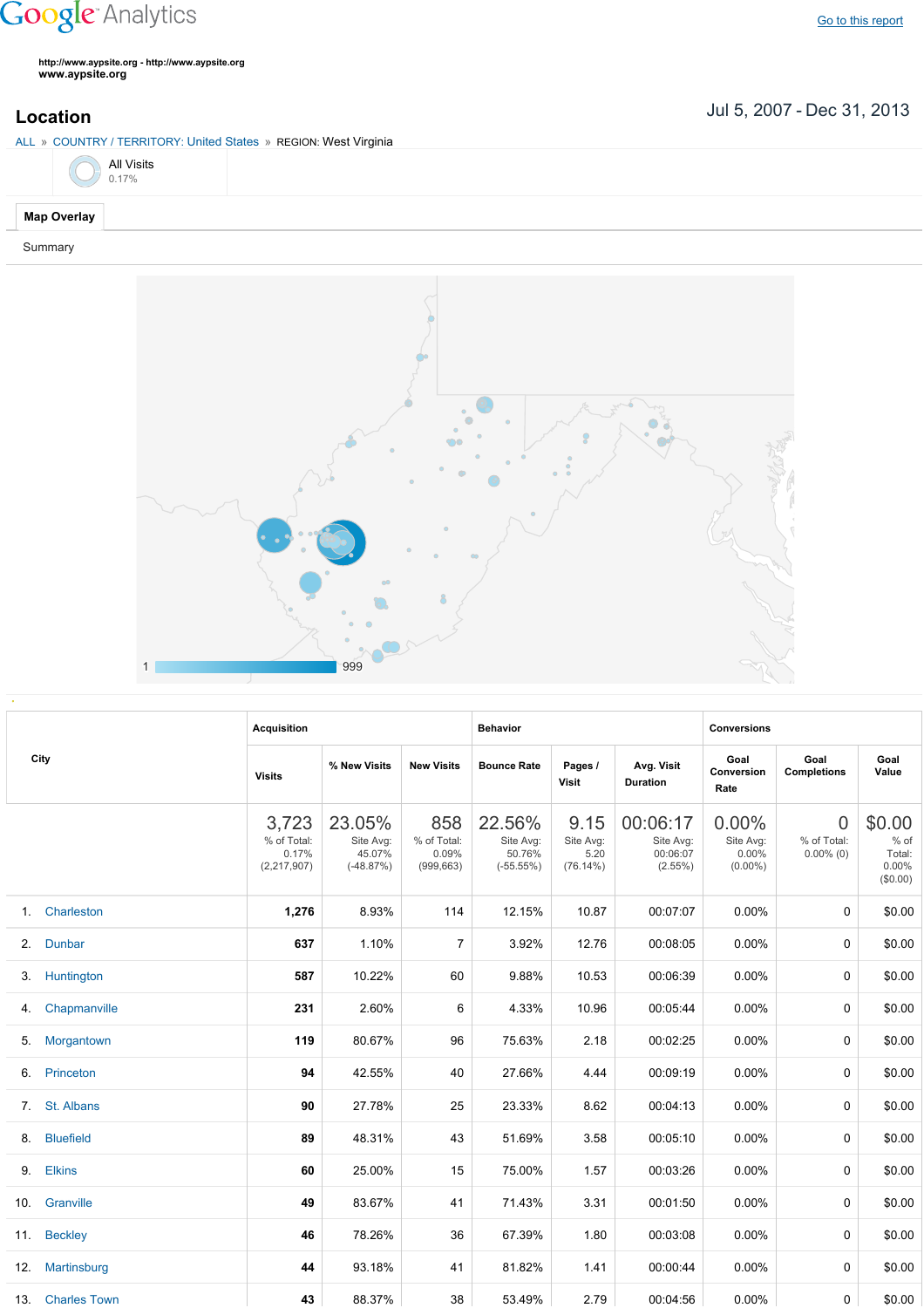|     | 14. Parkersburg      | 32             | 100.00% | 32             | 81.25%   | 1.44  | 00:00:32 | 0.00%    | 0           | \$0.00 |
|-----|----------------------|----------------|---------|----------------|----------|-------|----------|----------|-------------|--------|
|     | 15. Fairmont         | 25             | 100.00% | 25             | 84.00%   | 1.20  | 00:00:16 | $0.00\%$ | 0           | \$0.00 |
|     | 16. Wheeling         | 25             | 72.00%  | 18             | 76.00%   | 2.28  | 00:05:52 | $0.00\%$ | $\mathbf 0$ | \$0.00 |
|     | 17. Clarksburg       | 23             | 78.26%  | 18             | 52.17%   | 2.61  | 00:08:22 | $0.00\%$ | 0           | \$0.00 |
|     | 18. New Martinsville | 23             | 65.22%  | 15             | 47.83%   | 8.04  | 00:06:04 | $0.00\%$ | $\mathbf 0$ | \$0.00 |
|     | 19. Nitro            | 18             | 88.89%  | 16             | 77.78%   | 2.39  | 00:01:52 | $0.00\%$ | 0           | \$0.00 |
|     | 20. Institute        | 16             | 31.25%  | 5              | 18.75%   | 8.19  | 00:02:43 | $0.00\%$ | 0           | \$0.00 |
| 21. | Ranson               | 15             | 100.00% | 15             | 66.67%   | 4.80  | 00:05:53 | $0.00\%$ | 0           | \$0.00 |
|     | 22. Weirton          | 14             | 92.86%  | 13             | 57.14%   | 2.00  | 00:02:45 | 0.00%    | 0           | \$0.00 |
| 23. | <b>Buckhannon</b>    | 12             | 83.33%  | 10             | 58.33%   | 5.83  | 00:14:27 | 0.00%    | 0           | \$0.00 |
| 24. | Romney               | 12             | 66.67%  | 8              | 75.00%   | 1.42  | 00:02:12 | $0.00\%$ | 0           | \$0.00 |
| 25. | Shepherdstown        | 12             | 83.33%  | 10             | 75.00%   | 1.58  | 00:00:23 | 0.00%    | 0           | \$0.00 |
|     | 26. Logan            | 11             | 90.91%  | 10             | 90.91%   | 1.18  | 00:00:02 | 0.00%    | 0           | \$0.00 |
| 27. | <b>Bridgeport</b>    | 9              | 100.00% | 9              | 100.00%  | 1.00  | 00:00:00 | $0.00\%$ | 0           | \$0.00 |
|     | 28. Lewisburg        | 8              | 100.00% | 8              | 75.00%   | 1.25  | 00:01:54 | 0.00%    | 0           | \$0.00 |
| 29. | <b>Mabscott</b>      | $\overline{7}$ | 100.00% | 7              | 57.14%   | 1.57  | 00:03:54 | $0.00\%$ | 0           | \$0.00 |
|     | 30. Oak Hill         | $\overline{7}$ | 71.43%  | 5              | 71.43%   | 3.86  | 00:07:36 | $0.00\%$ | 0           | \$0.00 |
|     | 31. Stephenson       | 6              | 83.33%  | 5              | 16.67%   | 3.17  | 00:01:12 | $0.00\%$ | 0           | \$0.00 |
|     | 32. Harpers Ferry    | 5              | 60.00%  | 3              | 20.00%   | 2.60  | 00:02:21 | $0.00\%$ | 0           | \$0.00 |
|     | 33. Moorefield       | 5              | 60.00%  | 3              | 60.00%   | 2.80  | 00:01:12 | $0.00\%$ | 0           | \$0.00 |
|     | 34. Grafton          | 4              | 75.00%  | 3              | 100.00%  | 1.00  | 00:00:00 | 0.00%    | 0           | \$0.00 |
| 35. | Hurricane            | 4              | 100.00% | 4              | 75.00%   | 2.50  | 00:00:36 | $0.00\%$ | 0           | \$0.00 |
| 36. | Marlinton            | 4              | 50.00%  | $\overline{a}$ | 100.00%  | 1.00  | 00:00:00 | $0.00\%$ | 0           | \$0.00 |
|     | 37. Hamlin           | 3              | 100.00% | 3              | 66.67%   | 1.33  | 00:00:29 | $0.00\%$ | 0           | \$0.00 |
| 38. | Harrisville          | 3              | 100.00% | 3              | 100.00%  | 1.00  | 00:00:00 | $0.00\%$ | 0           | \$0.00 |
|     | 39. Poca             | 3              | 100.00% | 3              | 100.00%  | 1.00  | 00:00:00 | $0.00\%$ | 0           | \$0.00 |
| 40. | Richwood             | 3              | 0.00%   | 0              | $0.00\%$ | 6.00  | 00:04:45 | $0.00\%$ | 0           | \$0.00 |
|     | 41. Vienna           | 3              | 100.00% | 3              | 100.00%  | 1.00  | 00:00:00 | $0.00\%$ | 0           | \$0.00 |
|     | 42. Webster Springs  | 3              | 0.00%   | 0              | 0.00%    | 8.67  | 00:07:07 | $0.00\%$ | 0           | \$0.00 |
|     | 43. Weston           | 3              | 100.00% | 3              | 66.67%   | 1.33  | 00:02:09 | $0.00\%$ | 0           | \$0.00 |
| 44. | <b>Barboursville</b> | $\mathbf{2}$   | 100.00% | $\overline{a}$ | 100.00%  | 1.00  | 00:00:00 | $0.00\%$ | 0           | \$0.00 |
|     | 45. Inwood           | $\mathbf{2}$   | 100.00% | $\overline{a}$ | 50.00%   | 2.50  | 00:00:33 | $0.00\%$ | 0           | \$0.00 |
|     | 46. Keystone         | $\mathbf{2}$   | 50.00%  | 1              | 50.00%   | 12.50 | 00:10:06 | $0.00\%$ | 0           | \$0.00 |
|     | 47. Millville        | $\mathbf{2}$   | 100.00% | $\overline{2}$ | 100.00%  | 1.00  | 00:00:00 | $0.00\%$ | 0           | \$0.00 |
| 48. | <b>Milton</b>        | $\mathbf{2}$   | 100.00% | $\overline{a}$ | 50.00%   | 3.00  | 00:00:27 | $0.00\%$ | 0           | \$0.00 |
| 49. | Pineville            | $\mathbf{2}$   | 100.00% | $\overline{2}$ | 50.00%   | 1.50  | 00:00:22 | $0.00\%$ | 0           | \$0.00 |
|     | 50. Point Pleasant   | 2              | 100.00% | 2              | 100.00%  | 1.00  | 00:00:00 | $0.00\%$ | 0           | \$0.00 |
| 51. | <b>Scott Depot</b>   | $\mathbf{2}$   | 50.00%  | $\mathbf{1}$   | 0.00%    | 5.00  | 00:23:08 | $0.00\%$ | 0           | \$0.00 |
| 52. | Summersville         | $\mathbf{2}$   | 50.00%  | $\mathbf{1}$   | 100.00%  | 1.00  | 00:00:00 | $0.00\%$ | 0           | \$0.00 |
|     | 53. Thomas           | $\mathbf{2}$   | 100.00% | 2              | 50.00%   | 3.00  | 00:00:20 | 0.00%    | 0           | \$0.00 |